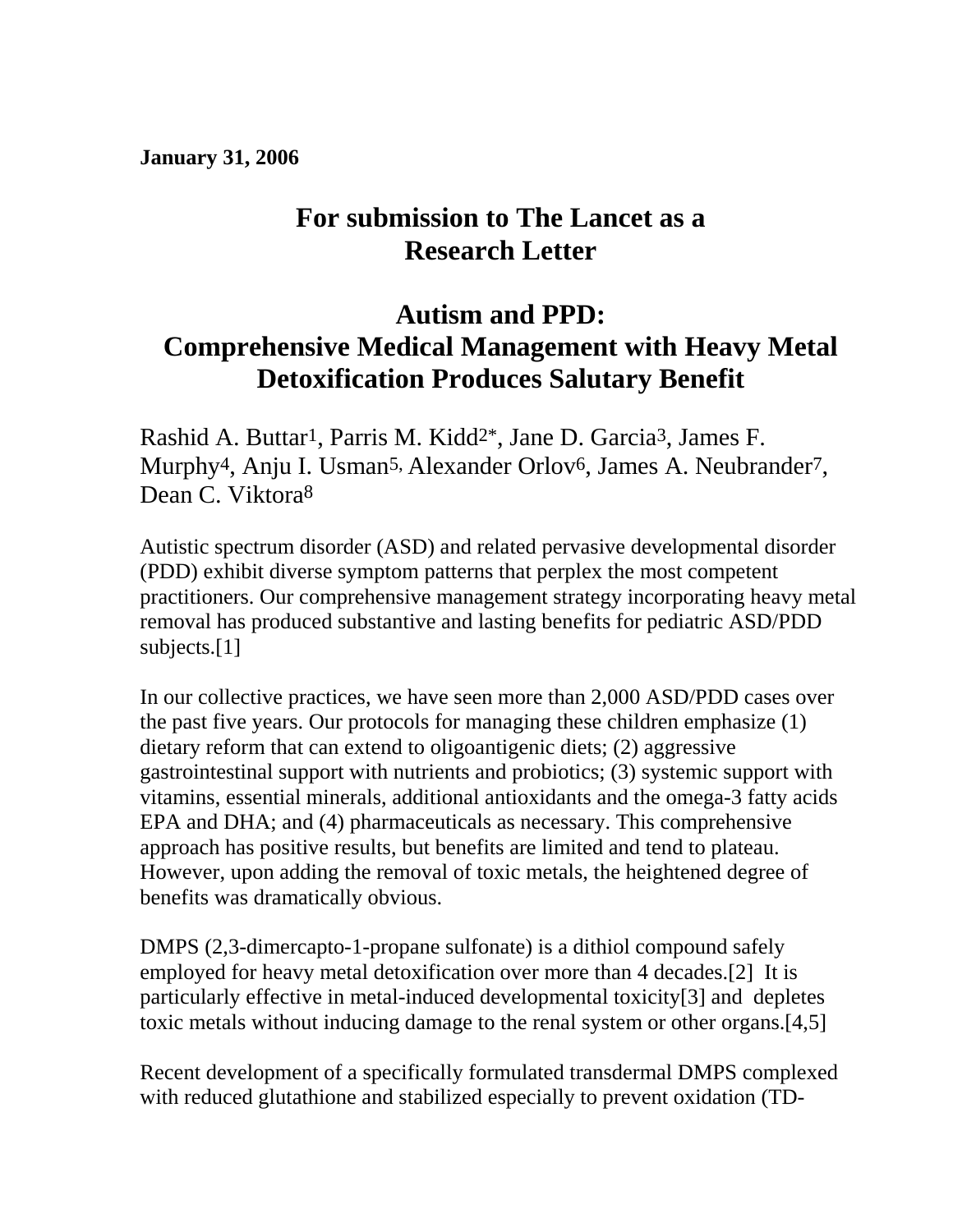$DMPS<sup>TM</sup>$ ) allows for convenient dosing by applying a small amount of cream onto the forearm. Since DMPS also removes essential minerals, the regimen applies  $TD\text{-}DMPS^{TM}$  every other day with oral supplements of essential minerals on the opposing days. We routinely monitor toxic metal and essential mineral excretion using RBC, urine, fecal and hair samples, adjusting mineral supplementation as necessary.

The prescribed daily dose of TD-DMPS<sup>TM</sup> is 1.5 mg/kg b.w. as a single application, not to exceed 60 mg daily except on challenge days. Prior to starting treatment, a DMPS challenge that used twice the normal  $TD\text{-}DMPS^{TM}$  dose (not to exceed 120 mg) was administered, followed by urine, fecal, RBC and hair sample collection. Specimens were analyzed for metals by ICP-MS (Inductively Coupled Plasma-Mass Spectrometry), performed by Doctor's Data of St. Charles, Illinois,  $USA$ . TD-DMPS<sup>TM</sup> challenge with subsequent urine, fecal, hair and blood sampling was repeated every 2 months, as mandated by the ongoing detoxification protocol.

Following each TD-DMPS<sup>TM</sup> challenge, heavy metals appeared in various samples collected. In the majority of cases, as early as 2-4 weeks after initiating  $TD$ -DMPS $^{TM}$  parents noticed improvements in their children. The most marked and lasting improvements required compliance with the complete comprehensive program. In a minority of cases, initial  $\text{TD-DMPS}^{\text{TM}}$  triggered a minor localized skin rash that resolved in less than a week.

Most often the first improvement observed following TD-DMPS™ was in speech. Facility with one or two words could expand to speaking sentences, sometimes within weeks. Communication with parents rapidly improved, as did social interactions with siblings and children at school. Curiosity about the world reappeared or intensified. Writing, drawing, and other academic performance improved, with parents, teachers, caretakers and extended family often surprised at the rapid progress. Growth spurts often occurred. Uniformly,  $TD\text{-}DMPS^{TM}$ treatment added a dimension of improvement in these children significantly superior to our basic comprehensive program or other extant protocols.

Symptom improvement following  $TD\text{-}DMPS^{TM}$  treatment was preceded by appearance of heavy metals in the specimens collected. The reported panel lists 15 metals—aluminum, antimony, arsenic, beryllium, bismuth, cadmium, lead, mercury, nickel, platinum, thallium, thorium, tin, tungsten, and uranium. The samples collected subsequent to  $TD\text{-}DMPS^{TM}$  challenge exhibited highly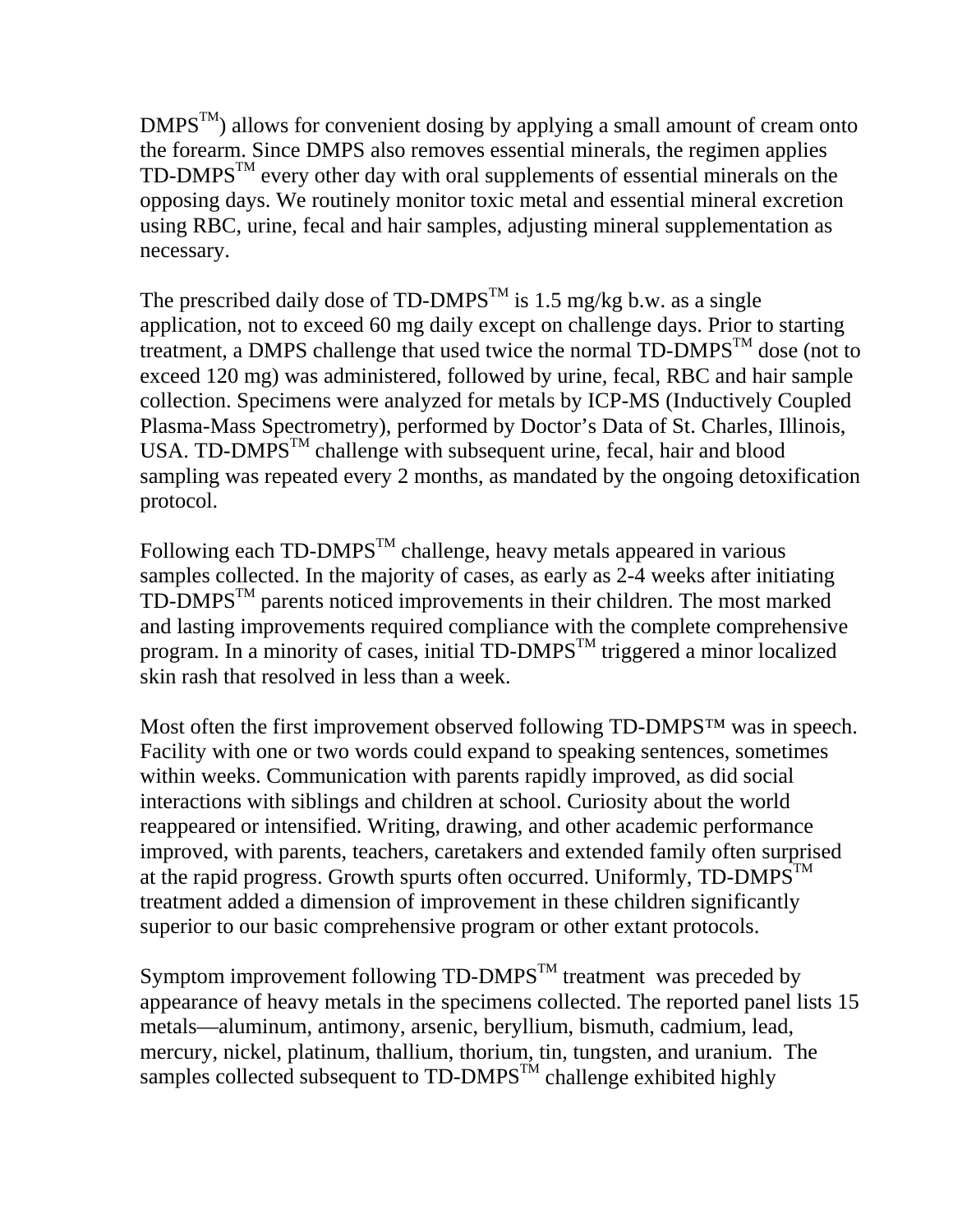individualized toxic metal contents. To facilitate assessment, two of us (RB and PK) examined 28 cases in depth.

All said patients had independent,  $3<sup>rd</sup>$  party ASD or PDD diagnoses from qualified practitioners, with ages ranging from 2-11 years upon admission. On average, their first  $TD$ - $DMPS^{TM}$  challenge excreted more than 7 different toxic metals (range 2-12). Arsenic was most often seen (100%) on first challenge. Cadmium, nickel and tin were next (86%). Subsequent challenges resulted in some metals declining while others waxed and waned in quantity.

Mercury appeared at initial urine challenge in 16 of 28 cases (57%), but in subsequent challenges, became evident in all except one (96%). The exception, a 5-year-old female, showed no detectable urinary mercury after 4 challenges but did show marked clinical improvements while manifesting high, aluminum, cadmium and nickel. However, further review revealed increasing mercury levels in fecal and hair samples during the same time period.

Our clinical experience with ASD/PPD led us to suspect mercury as the main toxic culprit. This metal is notoriously neurotoxic and teratogenic.[3] But the urinary excretion patterns suggest mercury may not be the sole toxic challenge for this population. These children may have an impaired detoxification capacity for a variety of toxic metals, and this along with the synergistic destructive nature of these heavy metals may be a pivotal etiologic factor in this population.

In summary, our collective clinical experience with ASD/PDD children suggests a comprehensive approach to their management is very useful. However, ameliorating their body burden of arsenic, cadmium, nickel, mercury, tin, thallium, tungsten, lead, antimony, and other toxic metals markedly expands their dimension of benefit and is essential to the most optimistic outcome. The diverse benefits of toxic metal depletion are well established.[4,5] Feedback from parents augments our clinical observations that ASD/PPD children are able to thrive and substantially resume normal development, once this barrier of toxic metal burden is removed.

## **References**

- 1. Buttar RA. Autism, the misdiagnosis of our future generations. In, Autism Spectrum Disorders: An Update of Federal Government Initiatives and Revolutionary New Treatments of Neurodevelopmental Diseases. Transcript of the U.S. Congressional Sub-Committee Hearing on Human Rights and Wellness, 2004 (May 6); (939 pages).
- 2. Aposhian HV. Mobilization of heavy metals by newer, therapeutically useful chelating